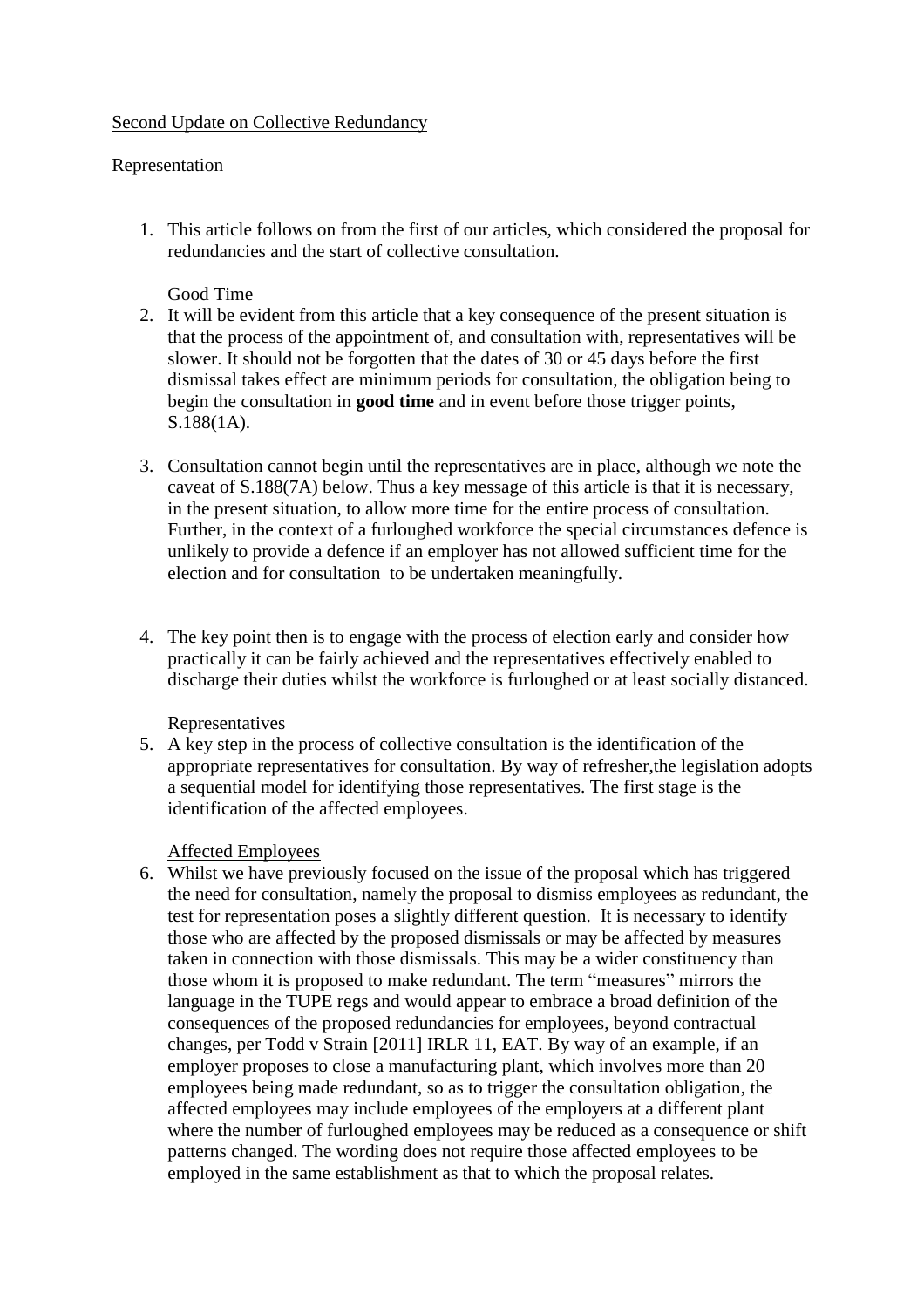7. Although the breadth of the scope of the employees for whose representatives need to be consulted is broad the remedies for failure to consult do not reflect the scope of that obligation. Under S.189(3) a protective award for breach of the obligation is directed only at those who have been dismissed as redundant or it is proposed to dismiss as redundant. On a practical level this dislocation between the obligation and the remedy may explain why, in our experience, the wider scope of the obligation does not often feature in claims. There may however be scope for an interpretation of the Act to give effect to the intentions of the Directive and afford a remedy for the wider constituency of affected employees.

#### Who are the Representatives

- 8. Once the affected community of employees as been identified it is necessary to ask successive questions. The first question is whether an independent trade union is recognised for any of the affected workers, recognised that is for collective bargaining purposes as defined by s.178(3) TULR(C)A. If it is so recognised then representatives of the union must be consulted. This may not include all of the affected employees, for example management levels outside the recognition agreement and it is typically necessary to move to the second question in any event; that is whether there are existing elected employee representatives with authority to be consulted in respect of the affected employees, although elected primarily for another purpose such as a works council. The caveat is that it is necessary for them to have the authority for consultation on the proposed redundancies, that will require a consideration of the terms of reference for the elected body at the point of the election of the representatives. See by way example [Kelly v Hesley Group Ltd 2013 IRLR 514,](https://uk.westlaw.com/Link/Document/FullText?findType=Y&serNum=2030554286&pubNum=4750&originatingDoc=IFDA53F3055E011E79153C39CF1D5DBAB&refType=UC&originationContext=document&transitionType=CommentaryUKLink&contextData=(sc.Category))  [EAT](https://uk.westlaw.com/Link/Document/FullText?findType=Y&serNum=2030554286&pubNum=4750&originatingDoc=IFDA53F3055E011E79153C39CF1D5DBAB&refType=UC&originationContext=document&transitionType=CommentaryUKLink&contextData=(sc.Category)) where a body was found not to have the requisite authority. Thus it needs to be clear that when the affected employees elected representatives to that body they did so on the basis that their mandate extended to them having the authority to be consulted on proposed redundancies with the ability to negotiate with a view to reaching agreement. Absent that authority the body cannot be retrospectively clothed with such authority.
- 9. Even if there is such a representative body in existence with the required authority the third question is whether the employer chooses to consult with that body, as consulting with the body (even if it has authority) it is an elective choice for the employer. The employer may choose to seek the election of representatives specifically for the purposes of the consultation. If there is any uncertainty about the authority of existing representatives this is the safer course. If there are affected employees for whom there is no recognised union nor any properly mandated previously elected representatives an election has to be held.

## Elections

10. The election of representatives is likely to present a number of practical problems in the present circumstances. It is one thing to have to seek elections from a workforce that is working from home using IT facilities, quite another to seek the election from a furloughed workforce that may not have access to IT facilities. The statutory requirements make no such distinctions, although the mechanics of the election may be an issue for a special circumstances defence, which we address below.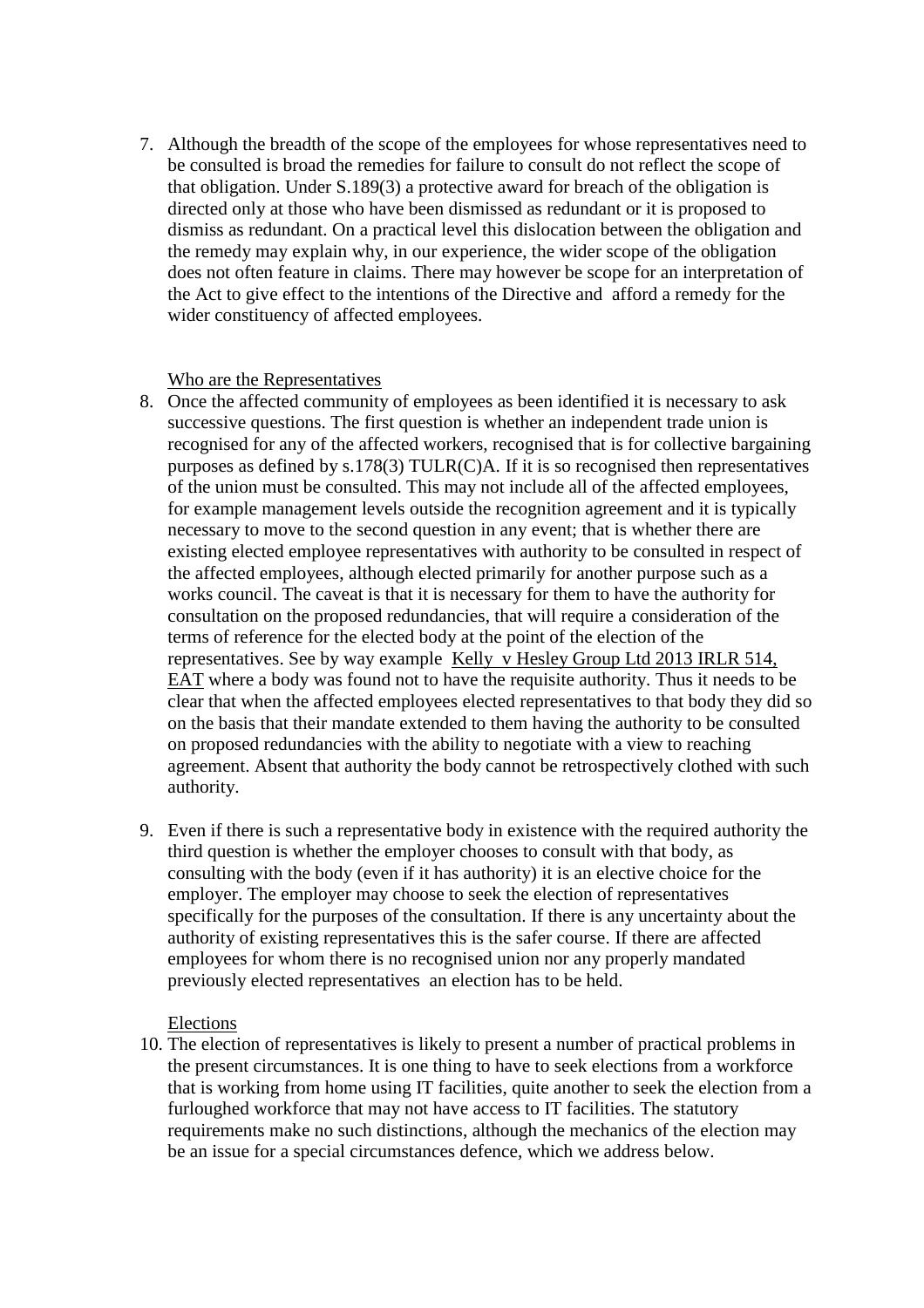- 11. S.188A(1) sets out specific requirements for the election process. It is important to note that in two respects they do allow a margin of discretion which could accommodate the present circumstances. Firstly the overarching obligation under S.188A(1)(a) is to make such arrangements for the election as are reasonably practicable to ensure that the election is fair. Further S.188A(1)(i) provides that so far as reasonably practicable the voting must be in secret and the election conducted so as to ensure that the votes are accurately counted.
- 12. The present situation may then lead to an argument that there are constraints which dictate limitations on what is reasonably practicable in conducting a fair election. However, the existence of the furlough scheme means that time pressure is not likely to be regarded as such a factor. The existence of the furlough scheme can be taken to mean that typically an employer has the time to undertake the necessary steps for a fair election, for example inviting the nomination and the election of representatives by post with the consequent delays. Equally, the availability of time may mean that it is possible to use the services of independent conductors of workplace ballots to conduct the ballot for the representatives, such as the Electoral Reform Society.
- 13. The first stage in the process is for the employer to determine the number of representatives to be elected, S.188A(1)(b). The touchstone being that the number must be sufficient to represent the interests of all of the affected employees having regard to the numbers and classes of those employees. The concept of "classes" reflects the fact that the interests of all workers may be not be aligned and distinct classes of workers may then require their own representatives. As there is no need to hold an election if the number of volunteers for election is less than or equal to the number of vacancies, per [Phillips v Xtera Communications Ltd 2012 ICR 171, EAT,](https://uk.westlaw.com/Link/Document/FullText?findType=Y&serNum=2024897095&pubNum=4740&originatingDoc=IFC520B4055E011E79153C39CF1D5DBAB&refType=UC&originationContext=document&transitionType=CommentaryUKLink&contextData=(sc.Category)) the temptation is to allow for more representatives. Further in Philips the number of representatives was increased to allow another volunteer to be added in, again practically a step often taken where there are only a small number of volunteers more than the original proposed number. But in the present situation, caution should be exercised as to the numbers as regard has to be had as to how the consultation will be carried out. With a technically enabled workforce video conferencing is an obvious solution but absent that a telephone conference call, with multiple attendees, is likely to be the only socially distanced solution. This has the prospect of the chaos we have all experienced in large telephone conferences. It remains however the likely solution, see the well known example of USDAW and others v WW Realisation 1 Limited (Case 320156/2010 (ET) where the Administrators use of such a conference call was found to have mitigated the failings under S.188 so as to reduce the protective award made.

#### Consulting

14. The availability of technology to the workforce representatives is arguably not going to dictate the manner of the provision of the required information for the purposes of consultation, under S. 188(4), which does not on its face include email delivery. Whilst all the information does not have to be given before the consultation begins (see Securicor Omega Express Ltd v GMB *[\[2004\]](https://www.lexisnexis.com/uk/legal/search/enhRunRemoteLink.do?linkInfo=F%23GB%23IRLR%23sel1%252004%25year%252004%25page%259%25&A=0.6717396843132444&backKey=20_T29244852285&service=citation&ersKey=23_T29244805595&langcountry=GB) IRLR 9*, EAT) it will have to be given during the process of consultation and the section contemplates delivering the information to the representatives or posting it to them. In the case of a union sending it by post to the address of its head office. The use of email may occasion only a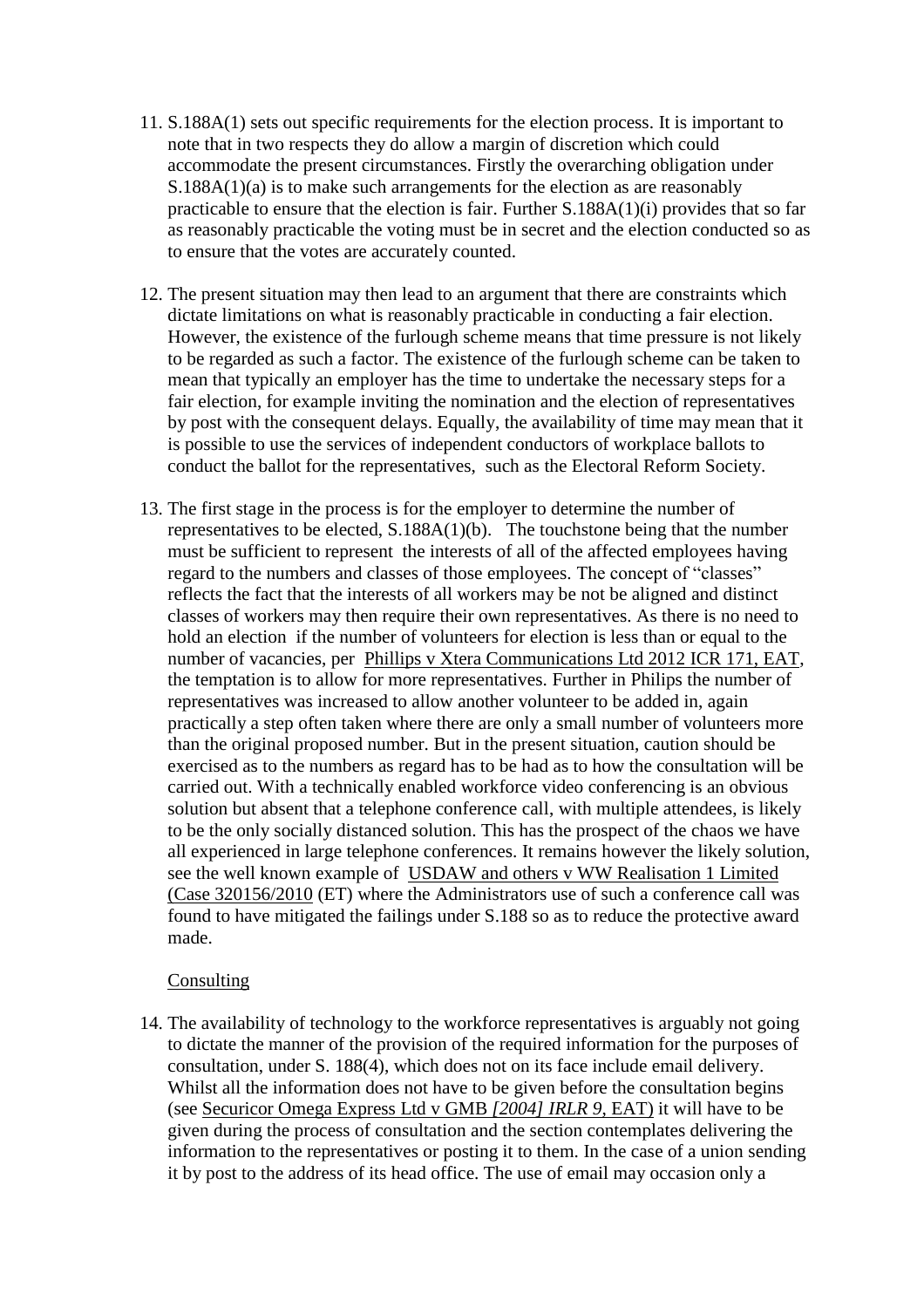technical breach but again the more practical problem is a workforce where the representatives do not have ready access to such mediums of communication. Again allowing time for the postal delivery of documentation requires time.

## Access to Colleagues

- 15. Quite aside from the practical challenges of the consultation in the present situation there is the need for representatives to be able to have access to those they represent. There is positive obligation under S.188(5A) that the employer shall allow the appropriate representatives access to the affected employees and shall afford to those representatives such accommodation and other facilities as may be appropriate.
- 16. How can access work with a furloughed workforce ? Will it initially be postal, with the costs and facilities for the representatives to be able to write to their colleagues being met by the employer. That might be the initial contact with the affected employees with the organisation of telephone conference facilities, at the representatives direction, for subsequent contact. Clearly thought will have to be given to ensuring that this can be achieved in a confidential way and ensuring the GDPR rights of the employees are protected. Thus it requires the employer to send the communications to the affected employees. In the case of a recognised trade union the constituency will be beyond its membership and it will need to have access to all of the affected workers beyond their members, which in practical terms will require the union to be able to send communications to all of the affected employees. Again there are likely to be GDPR concerns about giving over all of the contact information but there may be resistance from the unions to using the employer as the conduit of information. A similar problem arises in the context of trade union recognition votes and the solution of an independent person conducting the communication process may provide the compromise.

Special Circumstances and the reasonably practicable obligations

- 17. It is apparent that there are practical problems occasioned by the present situation which even allowing sufficient time may not successfully resolve. As noted above, the overriding obligation under the election process is to make such arrangements as are reasonably practicable to ensure the election is fair.
- 18. There is then the specific caveat of  $S.7(A)$ :
	- *a*) the employer has invited any of the affected employees to elect employee representatives; and

(*b*) the invitation was issued long enough before the time when the consultation is required by subsection (1A)(*a*) or (*b*) to begin to allow them to elect representatives by that time

the employer shall be treated as complying with the requirements of this section in relation to those employees if he complies with those requirements as soon as is reasonably practicable after the election of the representatives.

19. Thus, if the delays in the election process mean that the consultation did not begin before the minimum period of 30 or 45 days before the first of the proposed dismissals the employer still complies with the s.188 obligation as to time if it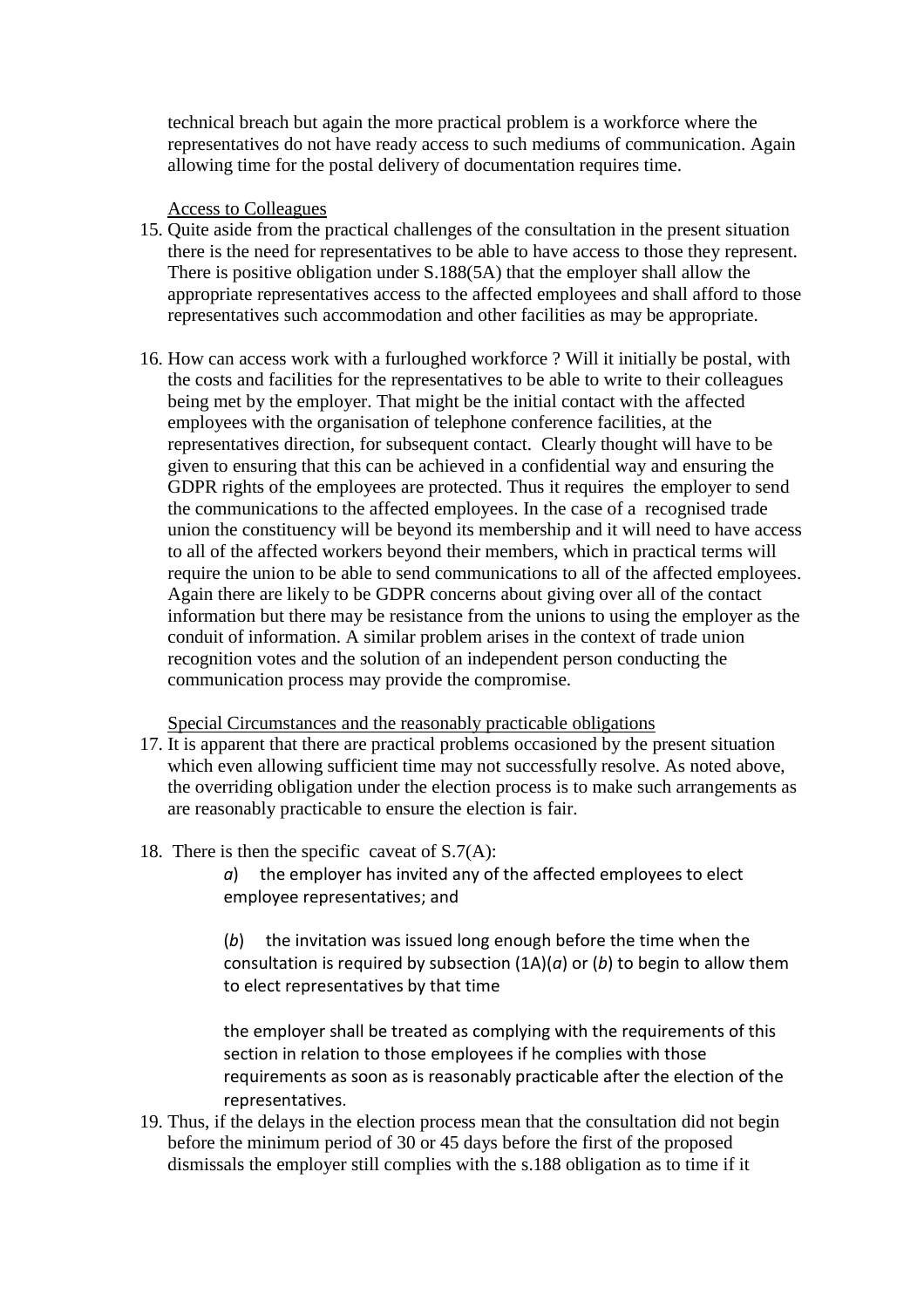complies with its obligations over consultation and it does so as soon as reasonably practicable after the election. But practically this only applies if the employees have occasioned the delay in the conclusion of the election as the employer must have started the process long enough before the beginning of the consultation to have allowed the election to take place. That is likely to be judged on the basis of the present situation and the need for the employer to have allowed sufficient time as outlined above, so this will not provide a defence in the case of a late rushed election process.

20. There is then the wider "special circumstances" defence to breaches of S.188 under S.188(7) that

> (7) If in any case there are special circumstances which render it not reasonably practicable for the employer to comply with a requirement of subsection (1A), (2) or (4), the employer shall take all such steps towards compliance with that requirement as are reasonably practicable in those circumstances.

- 21. The clause does not expressly cover the election process, although each of the expressed failings covered may be seen as a consequence of a failure in the election process and thus the failure of the election process is within the ambit of the section.
- 22. The section is broadly drawn but most of the case law has considered situations around the insolvency of the employer prompting redundancies. The authorities focus on the need for the special circumstances to present a crisis and the resultant decisions to close down workplaces having constituted a sudden and unexpected disaster. This was the language used in Keeping Kids Company v Smith and the Secretary of State [2018] IRLR 484 to describe the type of situation which may amount to special circumstances, echoing the earlier decision in The Bakers' Union v Clarks of Hove Ltd [1978] IRLR 366 CA.
- 23. We have previously observed that absent furlough, the suddenness of the present crisis and the consequent immediate closure of a business might then amount to special circumstances which rendered it not reasonably practicable for the consultation obligations to be fully complied with. But the presence of furlough makes it more difficult for an employer to argue this if the failures under S.188 are the consequence of its' failure to allow sufficient time to conduct the process from election to consultation.
- 24. Of course even if the virus and lockdown amounted to special circumstances, it remains necessary for the employer to show that it took all steps towards compliance with that requirement as were reasonably practicable in the circumstances.

Conclusion

25. The present circumstances mean that even beyond the normal dictates of effective consultation, the practicalities of the process of election of and consultation with the representatives in the present situation require that the process is started early allowing more time than would conventionally be allowed. The existence of the furlough scheme is likely to mean that the failure to allow sufficient time is not of itself going to afford a special circumstances defence.